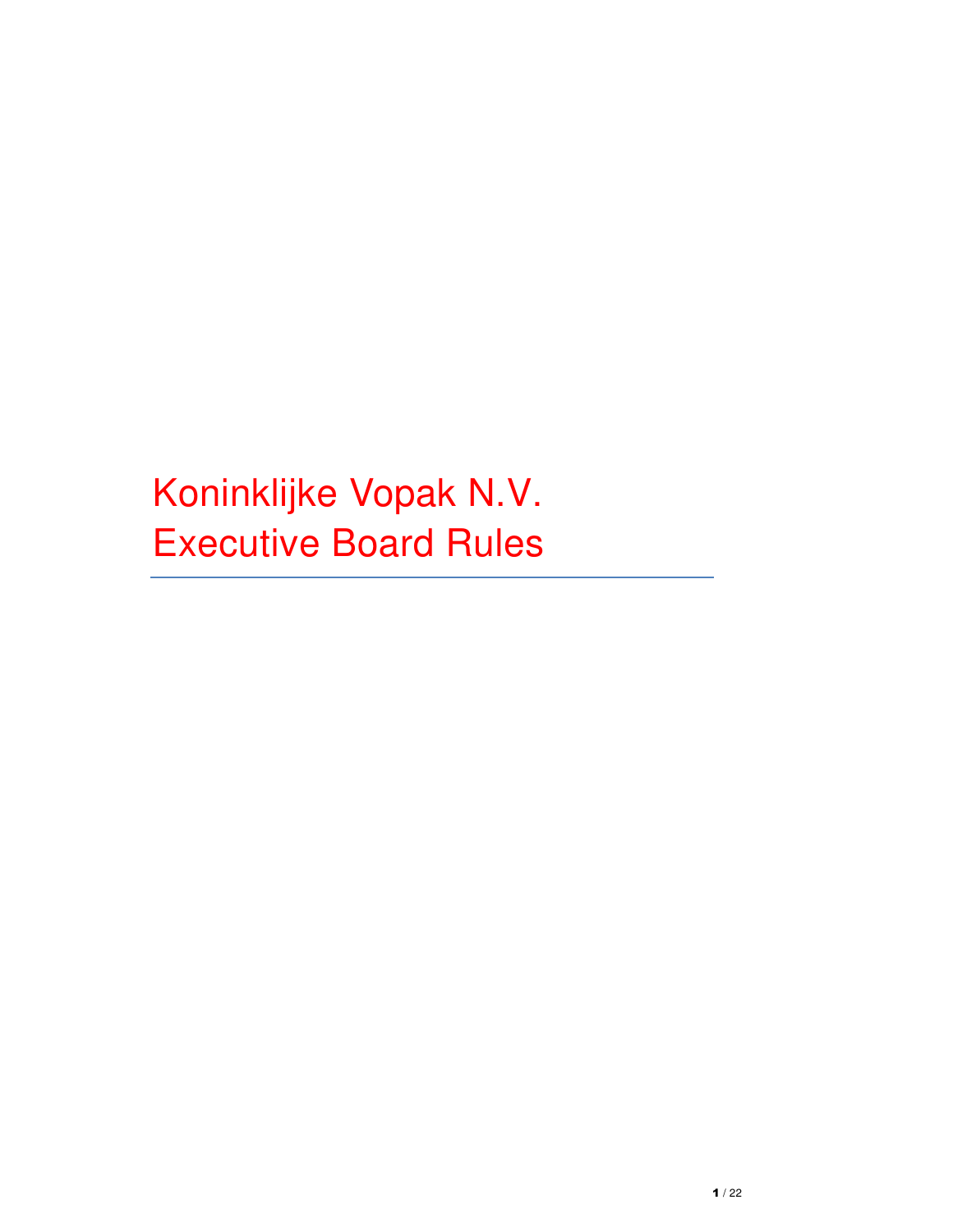# **Contents Page**

| (RE)APPOINTMENT, TERM, RESIGNATION AND LIMITATION OF     |                                                          |
|----------------------------------------------------------|----------------------------------------------------------|
|                                                          |                                                          |
|                                                          |                                                          |
| EXECUTIVE BOARD MEETINGS (AGENDA, TELECONFERENCING,      |                                                          |
|                                                          |                                                          |
|                                                          |                                                          |
|                                                          |                                                          |
|                                                          |                                                          |
| COMPLAINTS, REPORTING OF IRREGULARITIES, WHISTLEBLOWER   |                                                          |
|                                                          |                                                          |
| RELATIONSHIP WITH THE SUPERVISORY BOARD; INFORMATION  20 |                                                          |
| RELATIONSHIP WITH THE SHAREHOLDERS; INFORMATION  20      |                                                          |
|                                                          |                                                          |
|                                                          |                                                          |
| ONE-OFF RENDERING THE RULES INOPERATIVE, AMENDMENTS  22  |                                                          |
|                                                          |                                                          |
|                                                          | COMPOSITION, EXPERTISE AND INDEPENDENCE OF THE EXECUTIVE |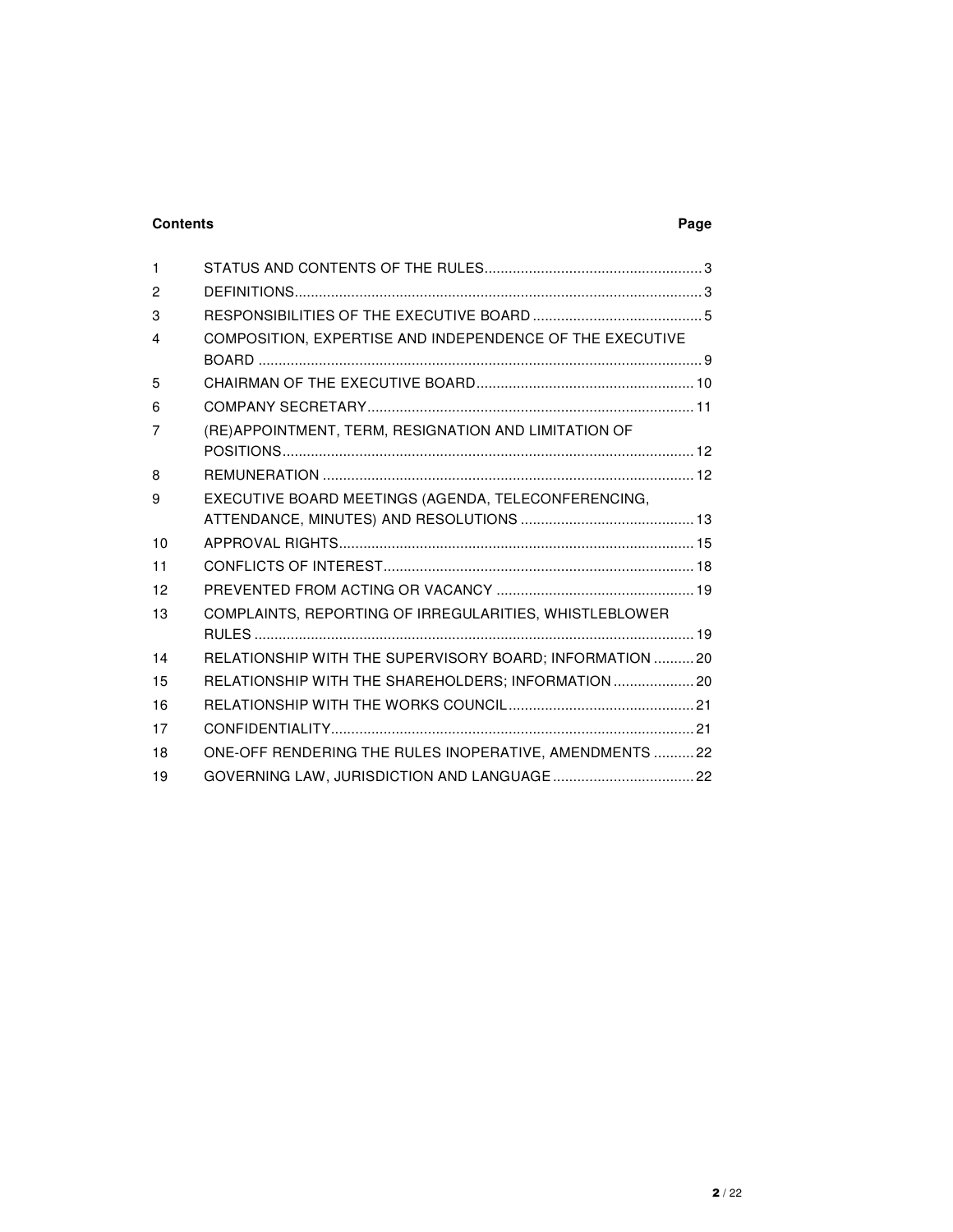# **RULES GOVERNING THE PRINCIPLES AND BEST PRACTICES OF THE EXECUTIVE BOARD OF KONINKLIJKE VOPAK N.V.**

These Rules were adopted by the Executive Board and approved by the Supervisory Board and are effective as of 17 August 2017.

# **1 STATUS AND CONTENTS OF THE RULES**

- **1.1** These Rules have been drawn up pursuant to article 12.3 of the Articles of Association and are complementary to the rules and regulations (from time to time) applicable to the Executive Board under Dutch law or the Articles of Association.
- **1.2** Where these Rules are inconsistent with Dutch law or the Articles of Association, the law or, as the case may be, the Articles of Association, shall prevail. Where these Rules conform to the Articles of Association but are inconsistent with Dutch law, Dutch law shall prevail. If one or more provisions of these Rules are or become invalid, this shall not affect the validity of the remaining provisions. The Executive Board shall replace the invalid provisions by those which are valid and the effect of which, given the contents and purpose of these Rules, is, to the greatest extent possible, similar to that of the invalid provisions.
- **1.3** These Rules have been drawn up in accordance with the Code, subject to any deviations provided for in the comply-or-explain statement of the Company as included in the Management Report.
- **1.4** In its resolution adopted on 17 August 2017, the Executive Board unanimously declared that:
	- (a) it will comply with, and consider itself to be bound by the obligations arising from, these Rules to the extent that they apply to it and its members;
	- (b) on appointment of new members it will cause such members to issue a declaration as referred to in (a) above.
- **1.5** These Rules are published on the Company's website www.vopak.com and can be downloaded by selecting "Corporate Governance".

### **2 DEFINITIONS**

In these Rules, the following terms have the meaning as defined below: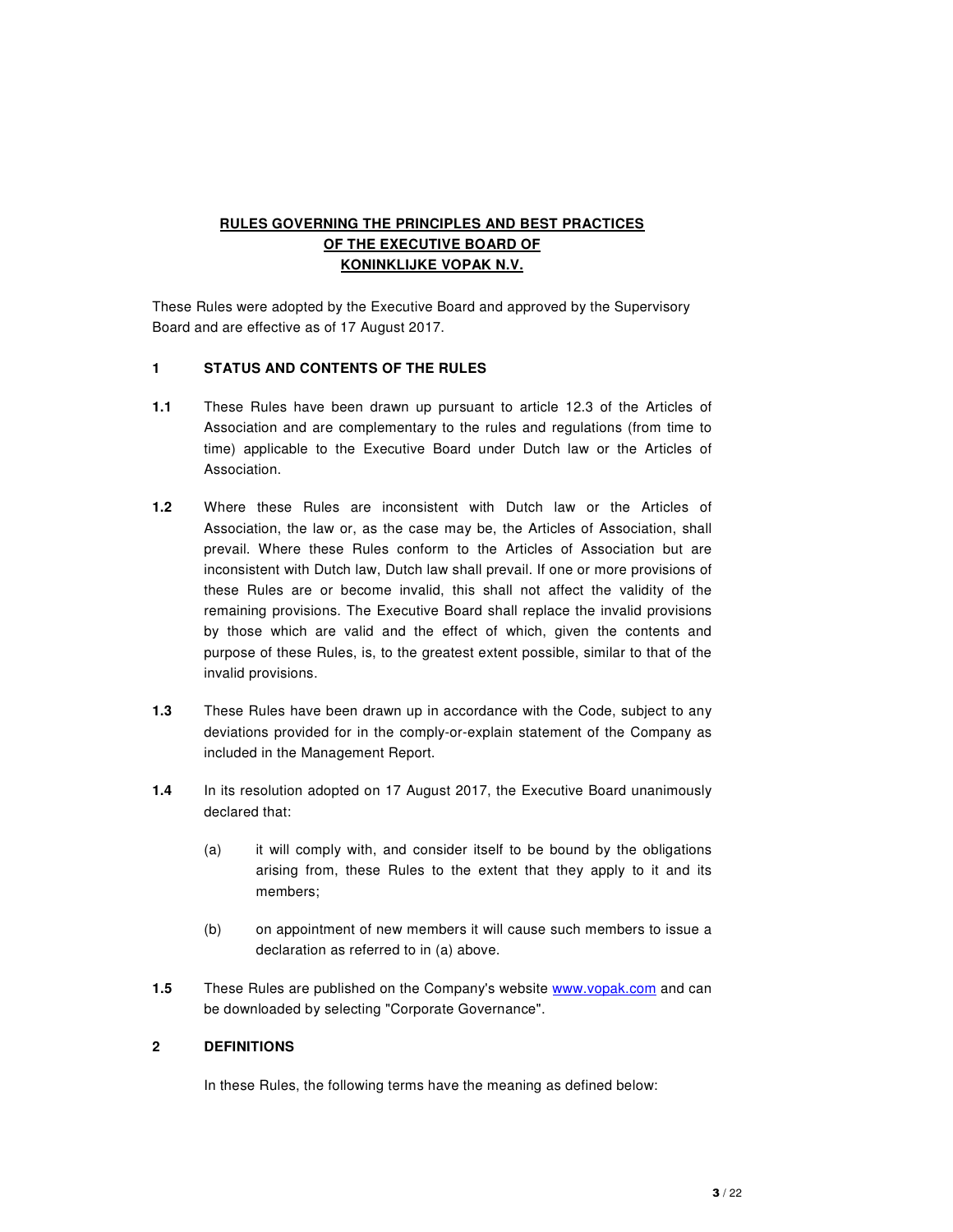| "Annual Accounts"            | means the annual accounts of the Company as<br>referred to in article 2:361 BW;                                                                                                                                      |
|------------------------------|----------------------------------------------------------------------------------------------------------------------------------------------------------------------------------------------------------------------|
| "Annual Budget"              | means the consolidated operational and capital budget<br>of the Company and its Group Companies for the<br>following year;                                                                                           |
| "Articles of<br>Association" | means the articles of association of the Company;                                                                                                                                                                    |
| "Auditor"                    | means the registered external accountant of the<br>Company;                                                                                                                                                          |
| "BW"                         | means the Dutch Civil Code;                                                                                                                                                                                          |
| "Chairman"                   | means the chairman of the Supervisory Board;                                                                                                                                                                         |
| "Code"                       | means the Dutch Corporate Governance Code as<br>the<br>Corporate<br>Code<br>adopted<br>by<br>Governance<br>Monitoring Committee;                                                                                     |
| "Code of Conduct"            | means the code of conduct for the Company and its<br>Group Companies as adopted by the Executive Board;                                                                                                              |
| "Company"                    | means the limited liability company Koninklijke Vopak<br>N.V.;                                                                                                                                                       |
| "Company Secretary"          | means a person acting as secretary of the Company<br>pursuant to article 6 of these Rules;                                                                                                                           |
| "Executive Board"            | means the executive board of the Company;                                                                                                                                                                            |
|                              | "Financial Statements" means the Annual Accounts and other periodical<br>financial statements of the Company;                                                                                                        |
| "General Meeting"            | means the general meeting of the Company;                                                                                                                                                                            |
| "Group"                      | means the group as referred to in article 2:24b BW, of<br>which the Company is the parent company, therefore<br>excluding companies which hold an interest in the<br>Company and group companies of those companies; |
| "Group Company"              | means a company that belongs to the Group, other<br>than the Company itself;                                                                                                                                         |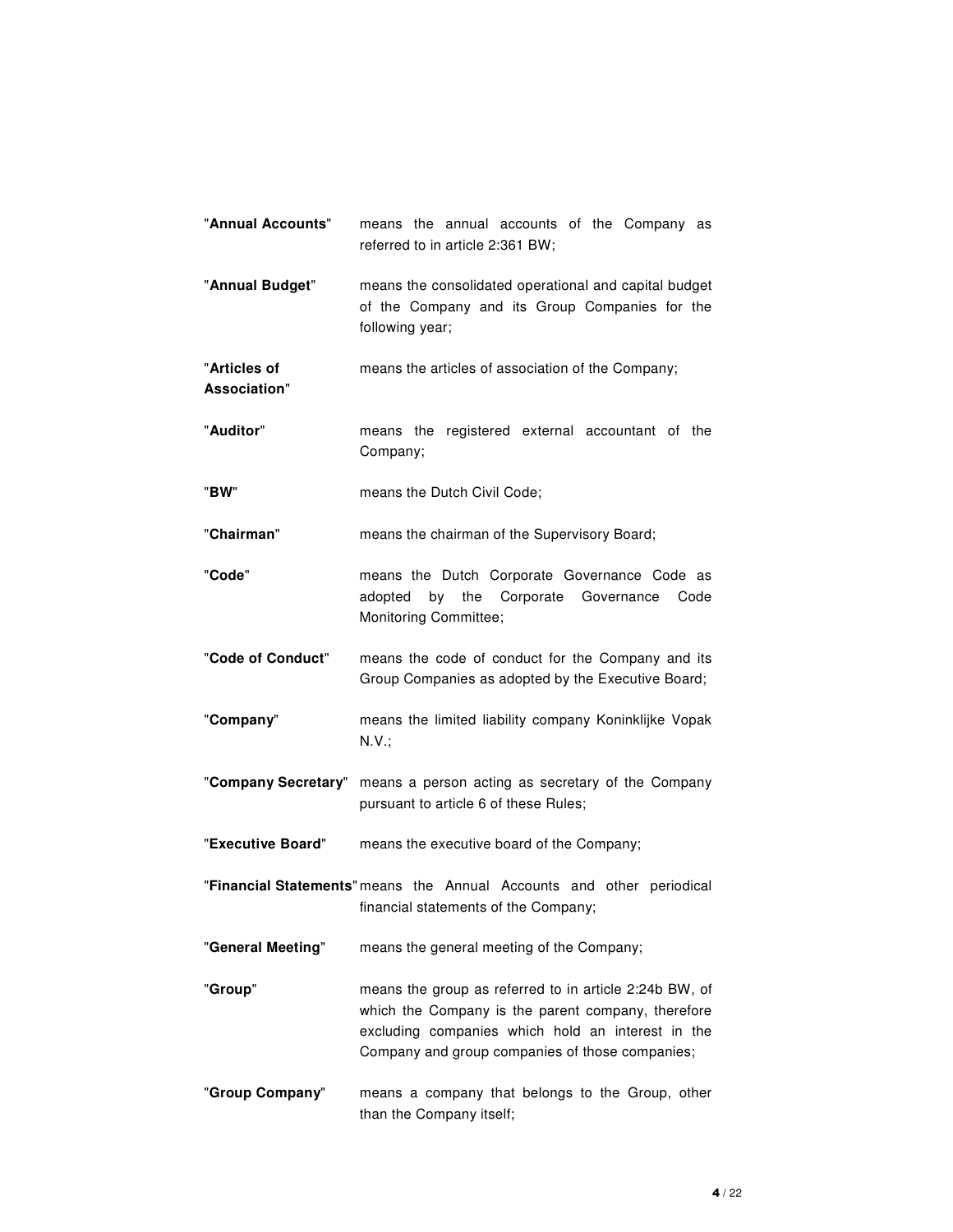| "Insider Rules"     | means the rules related to investments and inside<br>knowledge as adopted by the Executive Board;                                                                                                                                                 |
|---------------------|---------------------------------------------------------------------------------------------------------------------------------------------------------------------------------------------------------------------------------------------------|
|                     | "Management Report" means the report of the Company drawn up by the<br>Executive Board as referred to in article 2:391 BW;                                                                                                                        |
| "Supervisory Board" | means the supervisory board of the Company; and                                                                                                                                                                                                   |
|                     | "Whistleblower Rules" means the rules including arrangements for employees<br>of the Company and its Group Companies for reporting<br>alleged irregularities of a general, operational and<br>financial nature as adopted by the Executive Board. |

### **3 RESPONSIBILITIES OF THE EXECUTIVE BOARD**

#### **3.1 Responsibilities and tasks**

- 3.1.1 The members of the Executive Board shall be collectively responsible for the Company's management, the general affairs of the Company's business (including the management of the Company's interest in joint-ventures) and the general affairs of the Group Companies. In discharging its duties, the Executive Board shall be guided by the interests of the Company and its business. The Executive Board shall take into account the relevant interests of all those involved in the Company (including the Company's shareholders). In doing so the members of the Executive Board strive for long-term value creation for the Company and its affiliated enterprise, taking into account the interests of its stakeholders. The Executive Board is responsible for the quality of its own performance.
- 3.1.2 The members of the Executive Board shall divide their tasks by mutual consultation and subject to the Supervisory Board's prior approval. One of the members of the Executive Board will be the permanent contact point for the quality of and risks relating to the IT systems.
- 3.1.3 Each member of the Executive Board shall be accountable to the Executive Board for the fulfillment of his duties and must therefore report to the Executive Board on a regular basis and in such a manner as to give the Executive Board a proper insight in the performance of his duties, the foregoing also in view of the Executive Board's collective responsibility.
- 3.1.4 Each member of the Executive Board shall have the right to receive from other members of the Executive Board and from employees any information about matters which he may deem useful or appropriate in connection with his collective responsibility for the Company's management. He must consult with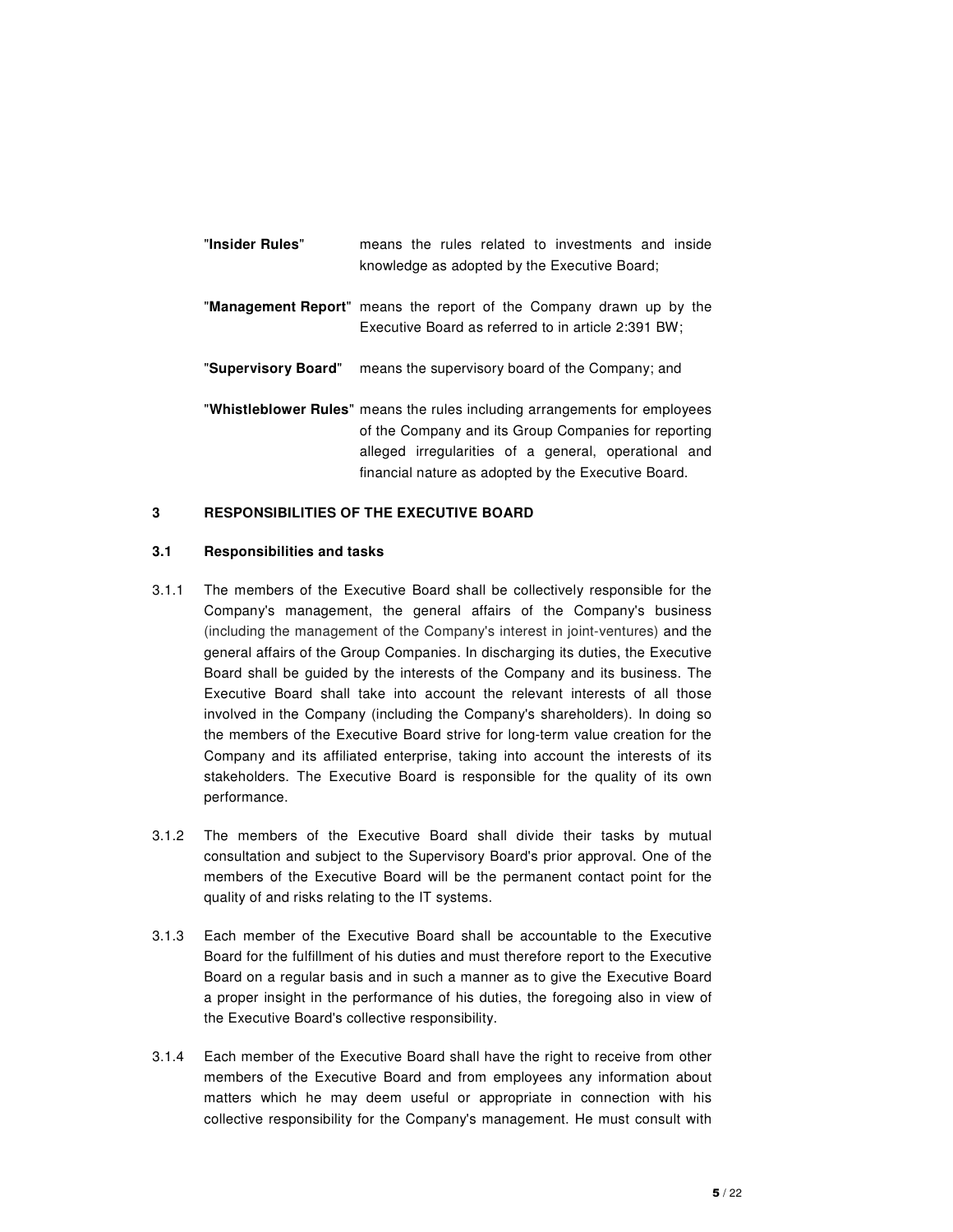the other members of the Executive Board if the implementation of his duties affects the implementation of the duties of the other members of the Executive Board or if the significance of the matter requires consultation with the other members of the Executive Board. This includes in any event the actions referred to in article 3.2 second sentence of these Rules.

- 3.1.5 In so far as it relates to the management of a Group Company, the Executive Board will ensure that any instructions given to the managing directors of such Group Company shall be based on a resolution adopted by the general meeting of such Group Company.
- 3.1.6 The responsibilities of the Executive Board shall include:
	- (a) from time to time evaluating and if necessary amending the Company's objectives;
	- (b) the achievement of the Company's objectives;
	- (c) determining the strategy (and associated risk profile) and policy designed to achieve the objectives;
	- (d) the general state of affairs within and the results of the Company;
	- (e) the financing of the Company;
	- (f) taking stock of and managing the risks connected to the business activities;
	- (g) striving for ongoing improvement of the performance in the areas of safety, health and environment;
	- (h) taking into account the corporate social responsibility issues relevant to the Company's activities;
	- (i) ensuring that effective internal risk management and control systems are in place and that the reporting on this is included in the Management Report;
	- (j) adopting values that contribute to a culture aimed at long-term value creation for the Company;
	- (k) maintaining and preparing the financial reporting process, including ensuring the quality and completeness of the Financial Statements to be made public;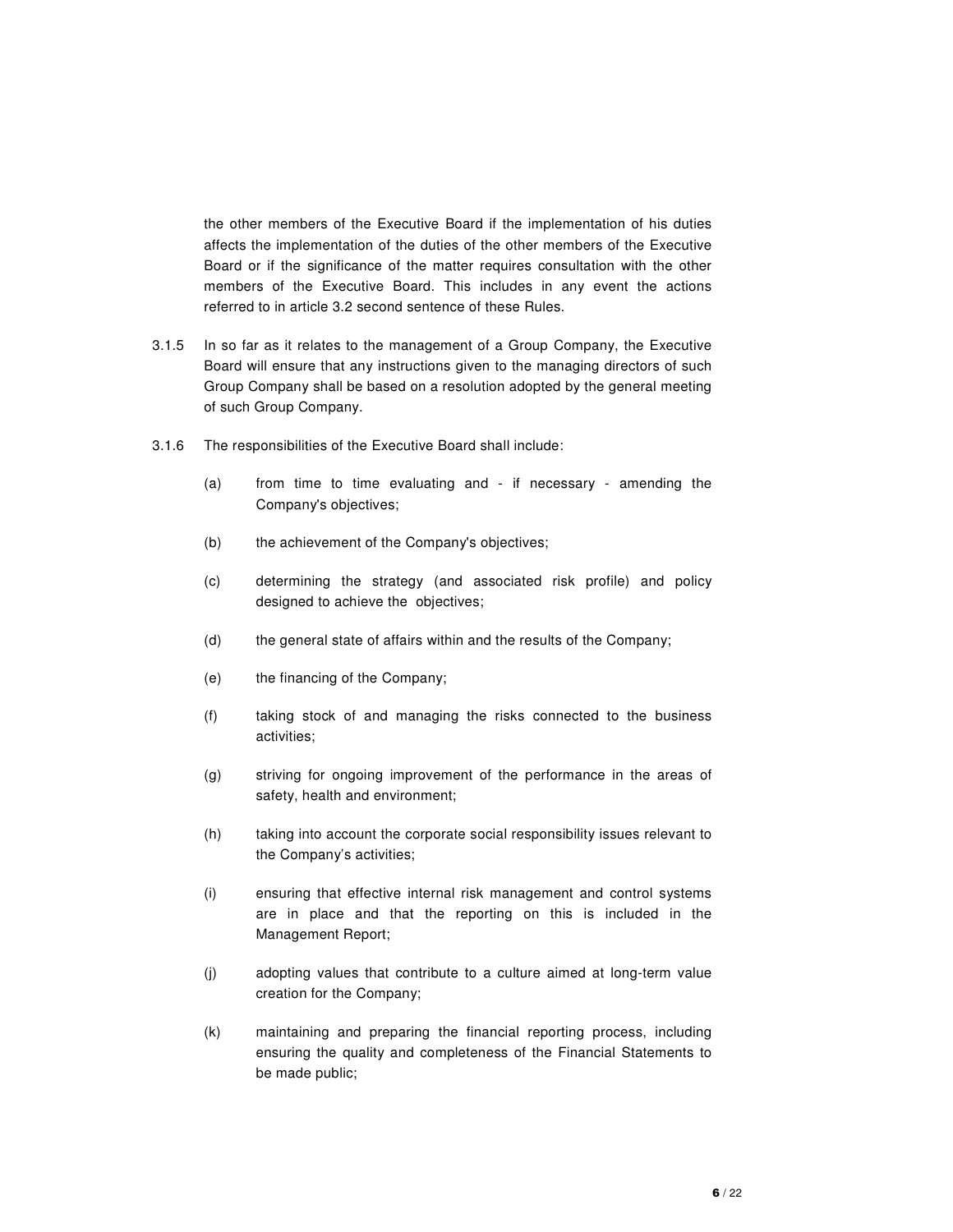- (l) closely involving the Supervisory Board in a takeover process if a takeover bid is being prepared or has been made for the Company's shares (or depositary receipts for shares);
- (m) compliance with legislation and regulations;
- (n) compliance with the Code and maintaining the corporate governance structure of the Company;
- (o) publishing the corporate governance structure of the Company and any other information required under the Code, through the Management Report, the Company's website and otherwise, and providing an explanation regarding compliance with the Code;
- (p) preparing the Financial Statements and drawing up the Annual Budget and important capital investments of the Company;
- (q) giving advice in connection with the nomination of the Auditor.

# **3.2 Representation**

Each member of the Executive Board may represent the Company. However, the written consent of another member of the Executive Board shall be required for committing or ending rights of the Company if such commitments exceed an amount of EUR 5 million. Such consent may appear from minutes of meetings of the Executive Board respectively excerpts thereof signed by the Company Secretary. As to the authority in respect of bank accounts, the Company applies a dual signatory requirement with two categories of executives, whereby a distinction is made between payment instructions and the entering into agreements with such financial institutions.

# **3.3 Internal risk management and control**

- 3.3.1 The Company shall in any event employ as instruments of the internal risk management and control system:
	- (a) risk analyses of the operational and financial objectives of the Company;
	- (b) a Code of Conduct which should in any event be published on the Company's website;
	- (c) guides of the layout of the Financial Statements and the procedures to be followed in drawing up these statements;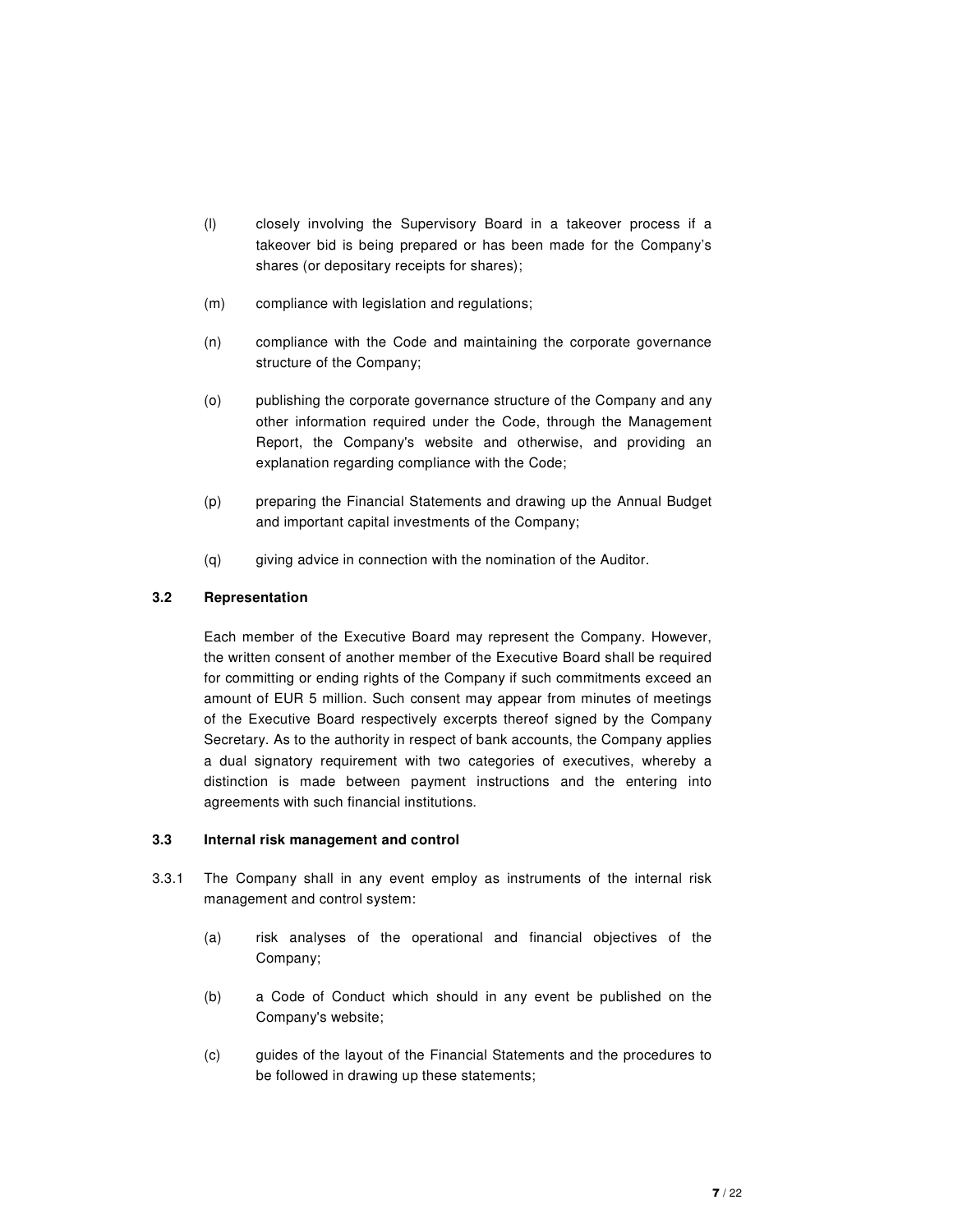- (d) a system of monitoring and reporting including an internal audit function.
- 3.3.2 The Executive Board shall under the Supervisory Board's supervision be responsible for setting up and maintaining internal procedures ensuring that the Executive Board is aware of all important financial information in order to safeguard timely, complete and accurate external financial reporting. To that extent the Executive Board shall ensure that the financial information from Group Companies is reported directly to it and that the integrity of the information is not affected.
- 3.3.3 The Executive Board shall provide the Supervisory Board with all relevant information regarding the general and financial risks and the management and control systems of the Company which the Supervisory Board may need to properly carry out its duties.

### **3.4 Strategy plan and reporting**

- 3.4.1 Every year, the Executive Board shall determine the strategy plan for the Company and its Group Companies. The strategy plan shall include:
	- (a) the aspects of corporate social responsibility relevant to the activities of the Company;
	- (b) the operational and financial objectives of the Company;
	- (c) the strategy designed to achieve those objectives;
	- (d) the parameters to be applied in relation to the strategy, for example in respect of the financial ratios; and

The main issues relating to the matters referred to above under (a) to (a) inclusive will also be reported on in the Management Report.

In addition, the Executive Board shall prepare the Annual Budget for the next year. Both the strategy plan and the Annual Budget must be presented in time to the Supervisory Board as to enable the Supervisory Board to give its approval.

- 3.4.2 The Management Report must contain or refer to the information as required by law and as required pursuant to the Code. The Executive Board shall include in any event the following information in the Management Report:
	- (a) a report on the way the Executive Board has functioned and on its activities;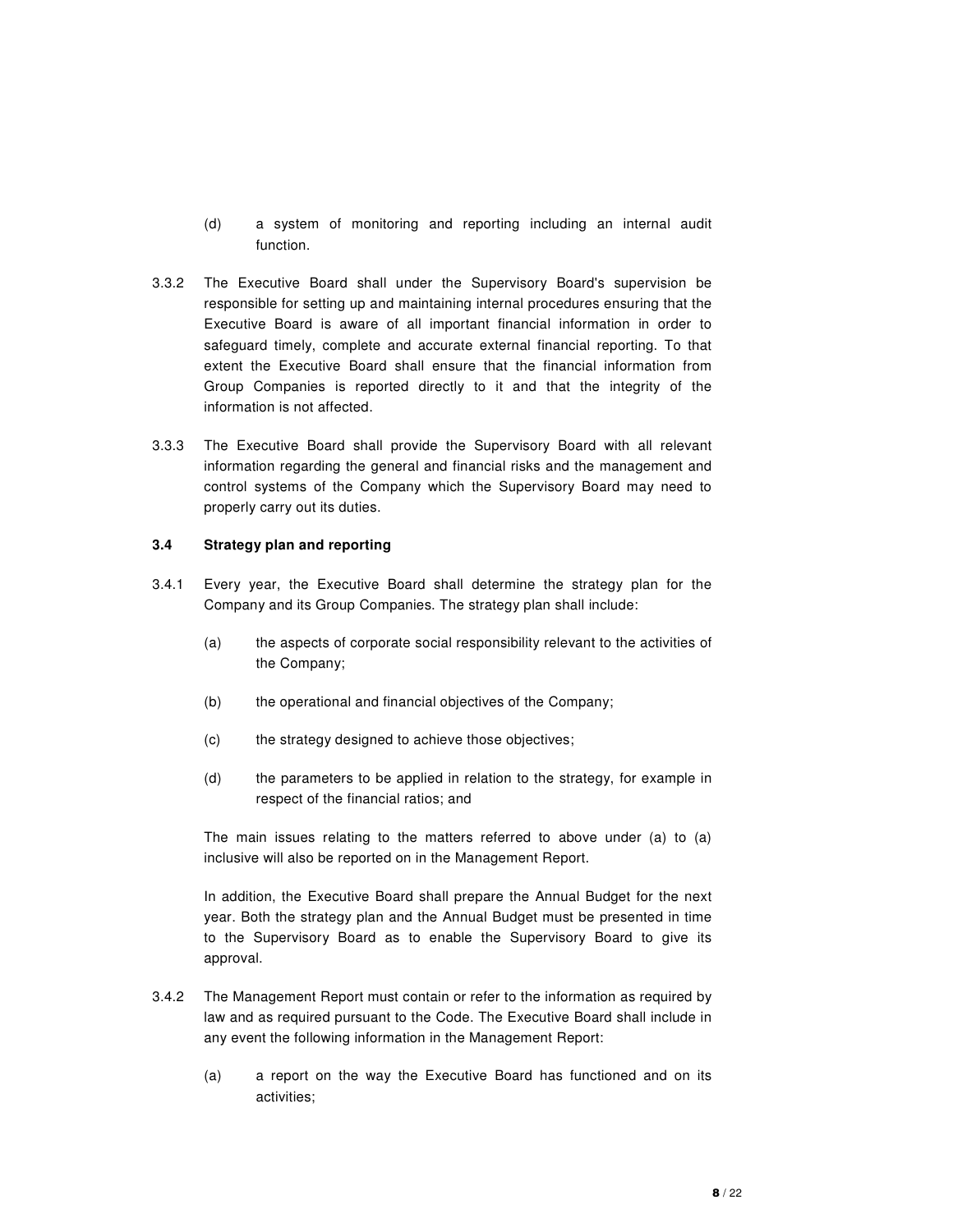- (b) a description of the main risks associated with the Company's strategy;
- (c) a description of the set-up and operation of the internal risk management and control systems for the main risks in the financial year;
- (d) a description of any major shortcomings in the internal risk management and control systems found during the financial year, of any significant modifications made to these systems, of any major improvements planned for these systems, and that the above has been discussed with the audit committee of the Supervisory Board and the Supervisory Board; and
- (e) a report on the sensitivity of the Company's results to external events and variables.

Furthermore, the Executive Board will state in respect of financial reporting risks that the internal risk management and control systems provide reasonable assurance that the financial reporting contains no inaccuracies of material significance and whether the risk management and control systems worked properly in the year under review. The Executive Board will provide clear justification for its statements.

# **4 COMPOSITION, EXPERTISE AND INDEPENDENCE OF THE EXECUTIVE BOARD**

- **4.1** The Executive Board consists of such number of members as set by the Articles of Association and determined by the Supervisory Board after consultation thereon with the Executive Board.
- **4.2** The chairman of the Executive Board, who shall be appointed by the Supervisory Board, shall ensure the proper functioning of the Executive Board as a whole. In addition the Executive Board shall have one member specifically in charge of the Company's financial affairs.
- **4.3** The Executive Board shall function independently from any instructions by third parties outside the Company.
- **4.4** A member of the Executive Board shall:
	- (a) not enter into competition with the Company;
	- (b) (i) not demand or accept substantial gifts or business entertainment for himself or for his spouse, registered partner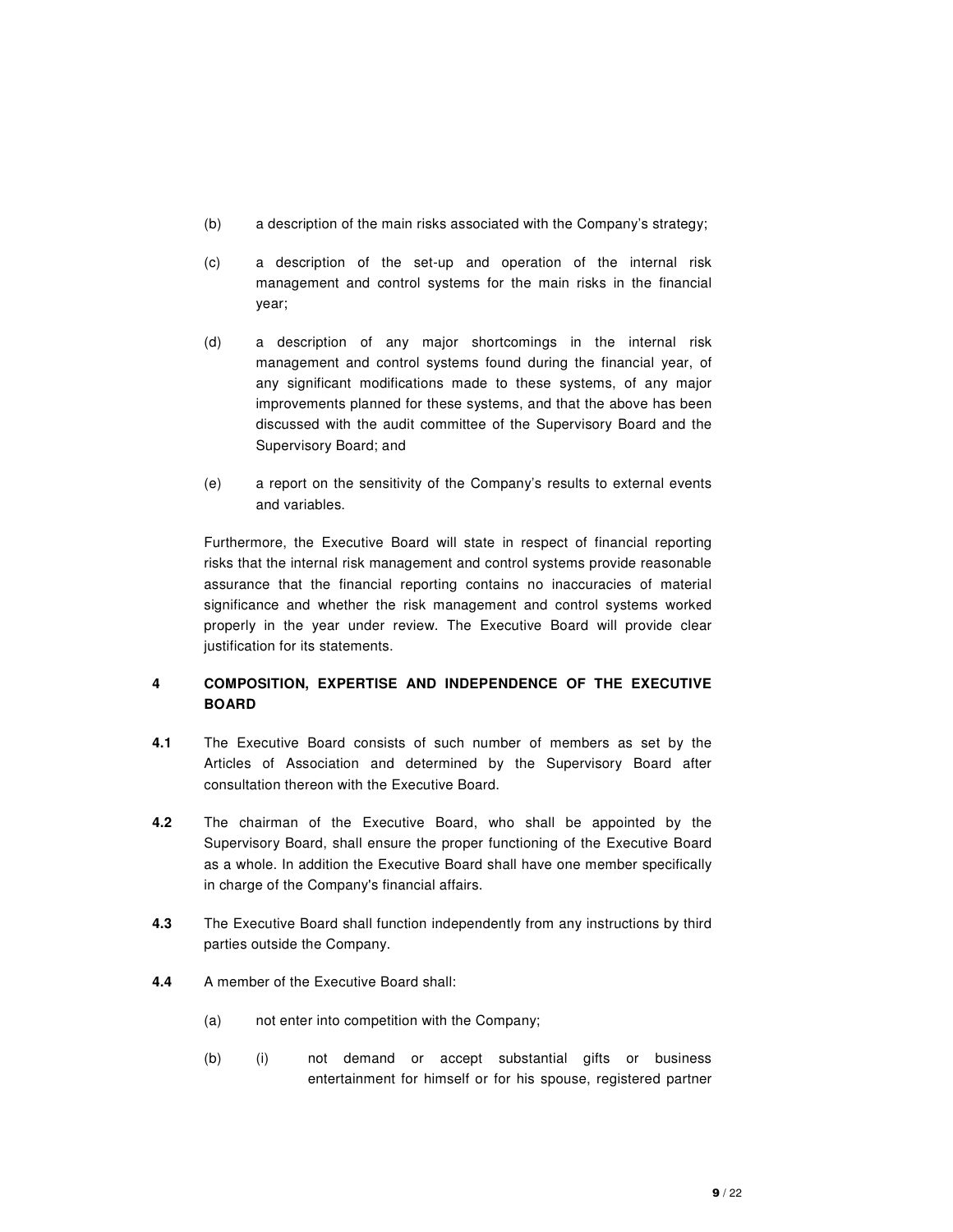or other life companion, foster child or relative by blood or marriage up to the second degree;

- (ii) judge whether the gift or business entertainment is substantial and in line with business practice and in case of doubt consult with the Chairman;
- (iii) instruct the Corporate Secretary to provide the Chairman annually with a list of accepted gifts and business entertainment;
- (c) not provide unjustified advantages to third parties to the detriment of the Company;
- (d) not take advantage of business opportunities to which the Company is entitled, for himself or for his spouse, registered partner or other life companion, foster child or relative by blood or marriage up to the second degree.
- **4.5** No current or former member of the Executive Board shall be a member of the board of a trust office that is holding and administering the shares in the Company's capital.

# **5 CHAIRMAN OF THE EXECUTIVE BOARD**

- **5.1** The Supervisory Board shall appoint the chairman of the Executive Board and may designate a vice-chairman of the Executive Board who acts as chairman in the event of the chairman's absence or inability to act.
- **5.2** In addition to the coordination of the policy, the chairman of the Executive Board shall be responsible for:
	- (a) ensuring that the Executive Board functions in an effective manner;
	- (b) ensuring that budgets and policy plans are drawn up in a timely manner;
	- (c) supporting the other members of the Executive Board and mediating in any difference of opinion between them;
	- (d) ensuring that there is plenty of time to obtain advice and for effective consultation and for the other aspects of preparing the decisionmaking, and minuting of the meetings of the Executive Board and the supervision of the implementation of resolutions passed;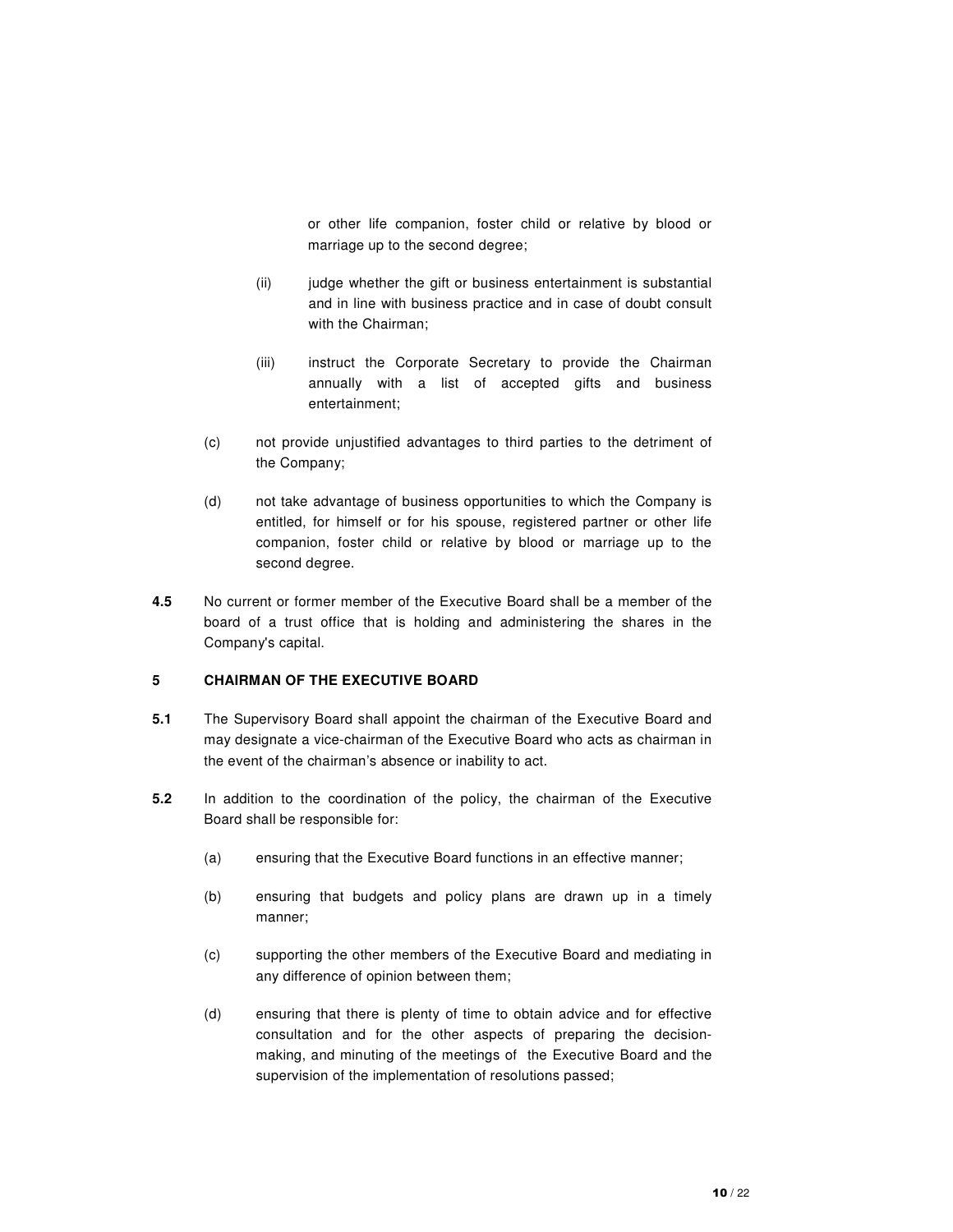- (e) drawing up the draft Annual Accounts with the corresponding Management Report and the other Financial Statements, and the distribution of these documents to the Supervisory Board;
- (f) chairing Executive Board meetings;
- (g) ensuring the timely and adequate providing of information to the members of the Executive Board as necessary for the proper performance of their duties;
- (h) preparing decision-making in and minuting of meetings of the Executive Board and meetings with the management of Group Companies and meetings with the heads of designated staff departments;
- (i) supervising the proper functioning of the Auditor and the submission of his report to the Supervisory Board;
- (j) maintaining intensive and frequent contacts with the Supervisory Board and in particular with the Chairman, and informing the other members of the Executive Board in a timely and careful manner about the outcome of these contacts;
- (k) receiving and deciding on reports by employees of the Company under the Whistleblower Rules, except if the Whistleblower Rules provide that employees should report such irregularities to the Chairman or to an officer appointed to this end by the chairman of the Executive Board;
- (l) ensuring the timely and adequate provision of information to the Supervisory Board and to the individual members of the Supervisory Board as necessary for the proper performance of their duties;
- (m) the timely informing of the Chairman regarding inadequate functioning of individual members of the Executive Board;
- (n) collaborating with the annual evaluation and assessment of the performance of the members of the Executive Board by the Supervisory Board.

# **6 COMPANY SECRETARY**

The Executive Board will be assisted by the Company Secretary. The Company Secretary will be appointed and dismissed – whether or not at the recommendation of the Supervisory Board – by the Executive Board subject to the prior approval of the Supervisory Board. The Company Secretary shall be primarily responsible for: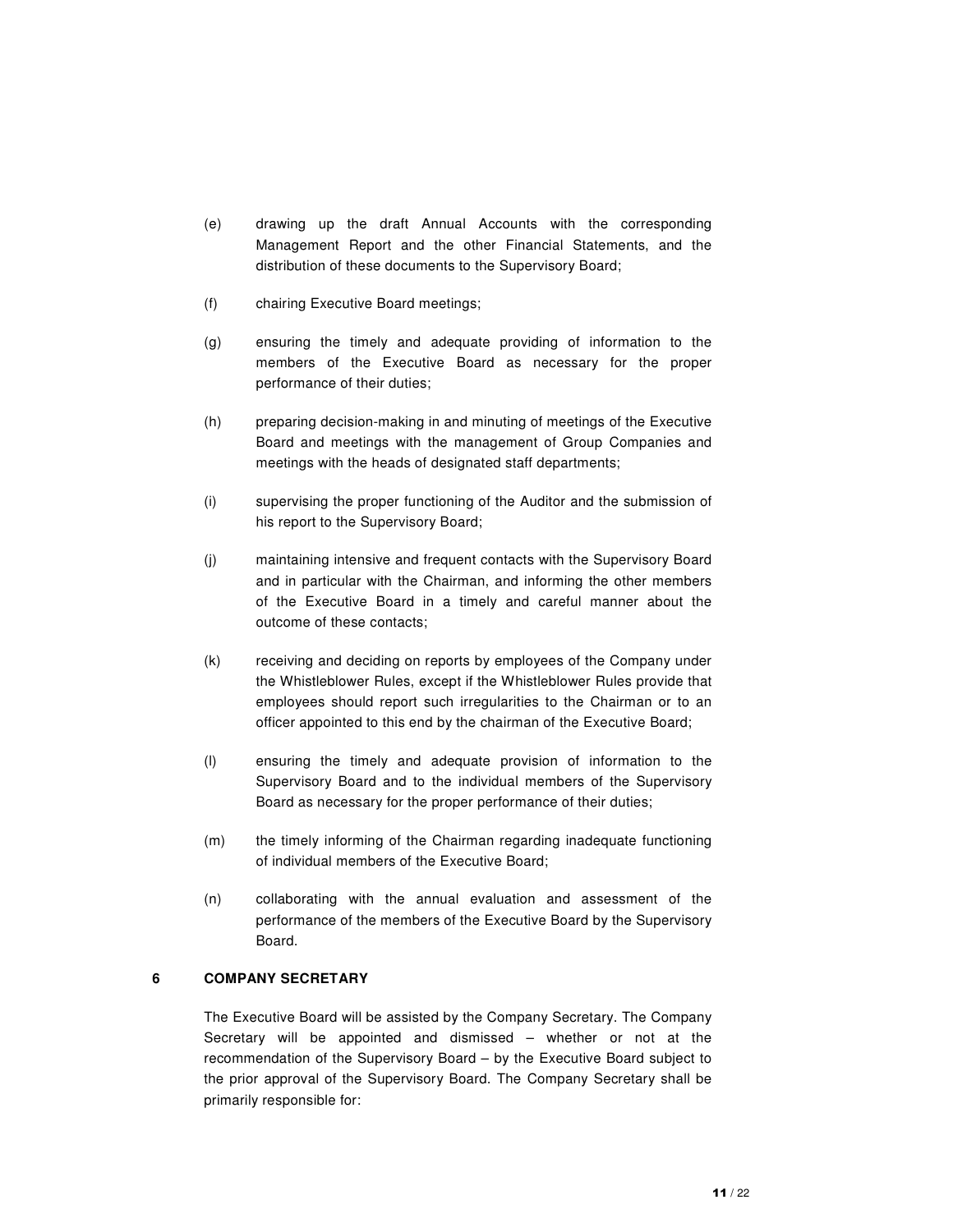- (a) compliance of the Executive Board's functioning with Dutch law, the Articles of Association and the rules and regulations issued pursuant thereto (including the Code and these Rules);
- (b) assisting the chairman of the Executive Board in effectively organizing the Executive Board and its meetings (information, agenda, evaluation, training programs, etc.).

# **7 (RE)APPOINTMENT, TERM, RESIGNATION AND LIMITATION OF POSITIONS**

- **7.1** Members of the Executive Board shall be appointed by the General Meeting on the basis of a non-binding nomination made by the Supervisory Board.
- **7.2** Members of the Executive Board shall be appointed for a maximum term of four years, unless the General Meeting, at the proposal of the Supervisory Board, decides that the appointment will be for a longer term than four years. Unless a member of the Executive Board resigns early, the term of appointment shall end at the end of the annual General Meeting held in the fourth year after the year of the appointment. Members of the Executive Board may be reappointed, subject to the previous sentence.
- **7.3** Management positions in Group Companies are deemed positions derived from the position of member of the Executive Board and shall therefore be subject to these Rules.
- **7.4** A member of the Executive Board shall not pursue the candidacy for a position as a supervisory director or a similar position in companies not belonging to the Group or board functions in general terms for which he will receive a monetary compensation, without the Supervisory Board's prior approval. These positions must not conflict with the Company's interest.
- **7.5** A member of the Executive Board shall not maintain more supervisory board or non-executive director positions than permitted by law.
- **7.6** A member of the Executive Board shall leave office early in the event of inadequate performance, structural differences of opinion, incompatibility of interests and other instances where this is deemed necessary at the discretion of the Supervisory Board.

# **8 REMUNERATION**

**8.1** The remuneration of the members of the Executive Board shall be determined within the scope of the remuneration policy adopted by the General Meeting. The amount of the remuneration of each individual member of the Executive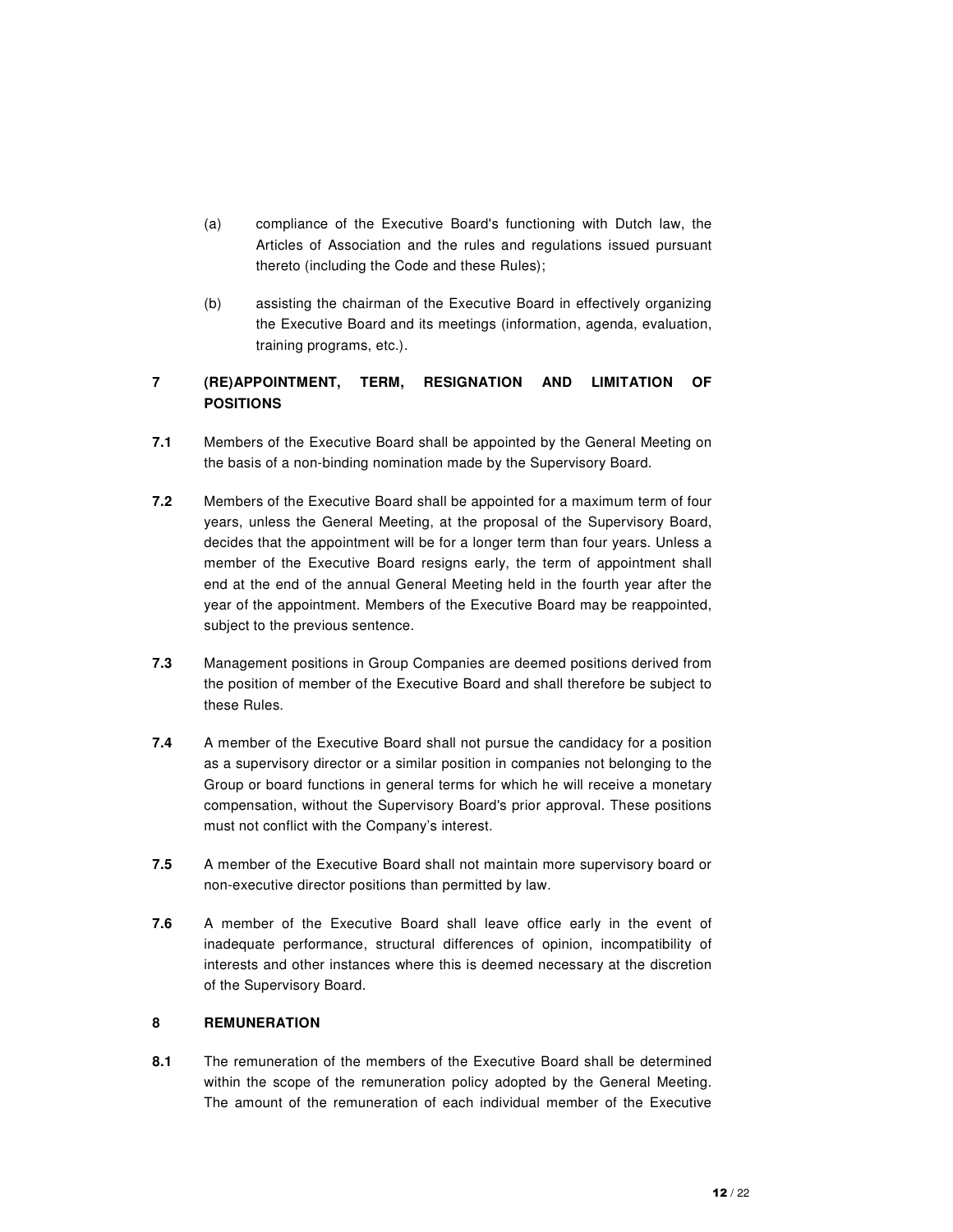Board shall be determined by the Supervisory Board on the basis of a proposal to be made thereto by the remuneration committee of the Supervisory Board.

- **8.2** A member of the Executive Board shall only hold shares in the Company's capital (i) as a long-term investment and (ii) in accordance with the Insider Rules.
- **8.3** The Company shall not provide any personal loans, guarantees or suchlike to members of the Executive Board unless in the normal course of business and under the conditions applicable to the entire staff and only after the approval of the Supervisory Board has been obtained. Such loans will not be cancelled.
- **8.4** Other than in accordance with the Insider Rules none of the members of the Executive Board shall own securities issued by entities other than the Company or carry out transactions therein.
- **8.5** The Supervisory Board is authorized to revise the amount of the variable portion of the remuneration which is awarded partly or entirely subject to achieving certain targets or to the occurrence of certain circumstances in accordance with the remuneration policy adopted by the General Meeting
- **8.6** The Supervisory Board is entitled to claw back all or part of a variable portion of the remuneration of a member of the Executive Board in accordance with the remuneration policy adopted by the General Meeting.

# **9 EXECUTIVE BOARD MEETINGS (AGENDA, TELECONFERENCING, ATTENDANCE, MINUTES) AND RESOLUTIONS**

- **9.1** The Executive Board shall where possible hold one meeting every two weeks and whenever one or more of its members have requested a meeting. The meetings shall generally be held at the offices of the Company, but may also take place elsewhere. In addition, meetings may be held by telephone or by videoconferencing provided that all participants can hear each other simultaneously.
- **9.2** The chairman of the Executive Board shall chair the meeting. In his absence the vice-chairman- if a vice-chairman has been appointed - will chair. If both are absent, the meeting shall appoint one of the other members of the Executive Board as chairman of the meeting.
- **9.3** The meeting shall be convened in due time by the chairman of the Executive Board. Any other member of the Executive Board may request that the chairman convenes a meeting.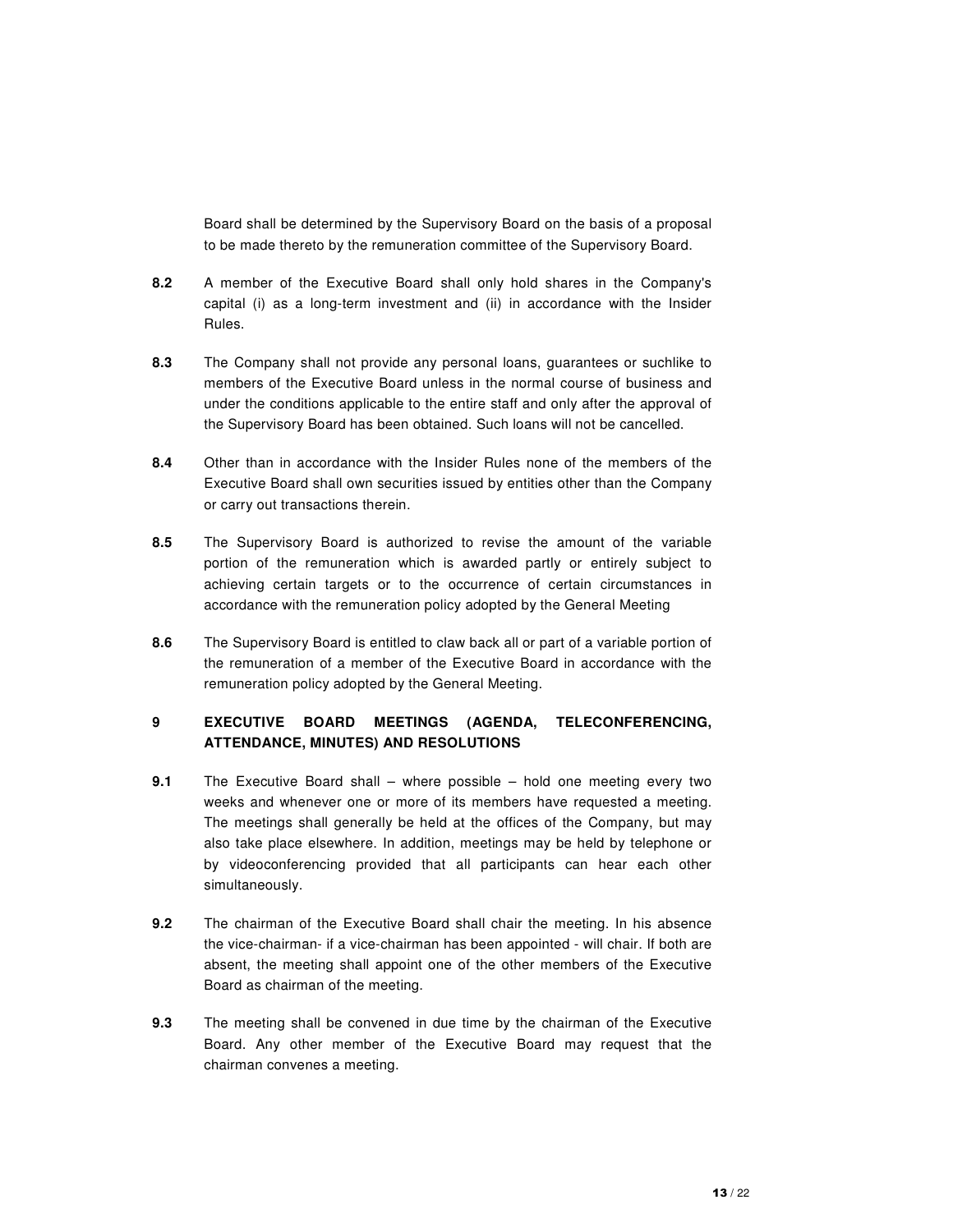- **9.4** The chairman shall determine the agenda of each meeting. Other members of the Executive Board may submit to the chairman of the Executive Board items to be discussed in the meeting. An item to be discussed which has not been notified on time or is not supported by sufficient documentation shall not be placed on the agenda.
- **9.5** At the request of a member of the Executive Board and with the agreement of the majority of the other members of the Executive Board entitled to vote, an urgent matter may be discussed instantly or in an additional meeting to be held for that purpose.
- **9.6** The members of the Executive Board must attend the meetings of the Executive Board. Where they are unable to attend and the minutes require further explanation, the chairman of the meeting shall inform them about the resolutions passed and the discussions held in the meeting in question.
- **9.7** The Executive Board may pass resolutions only if at least the majority of the members of the Executive Board entitled to vote, including the chairman of the Executive Board, provided he is entitled to vote, are present or represented. In case the chairman of the Executive Board is unable to attend or absent, the task of the chairman of the Executive Board will be assumed either by the vicechairman designated in accordance with article 5.1 of these Rules or by the other members of the Executive Board jointly.
- **9.8** Where possible, resolutions shall be passed by unanimous vote. If this is not possible, the resolution shall be taken by a majority of votes unless the chairman of the Executive Board, provided that he is entitled to vote, is not part of such majority in which case article 9.9 applies. In case of a tie vote, the chairman of the Executive Board, provided he is entitled to vote, shall have a deciding vote, provided that more than two members of the Executive Board entitled to vote are in office. In all other cases of a tie vote, the resolution shall be adopted by the Supervisory Board.
- **9.9** In case a certain matter is not adequately supported by unanimity of votes count in favor of a resolution, the chairman of the Executive Board may decide to postpone the passing of a resolution or to withdraw the proposal thereto or to refer the matter to the Chairman. In the latter case the matter will be deferred until the Chairman has formed an opinion and has notified the Executive Board accordingly. In a subsequent meeting of the Executive Board the chairman of the Executive Board may decide to list the matter again on the agenda and to submit for another voting, taking into account the opinion of the Chairman. If this matter is again not adequately supported by unanimity of votes count in favor of the resolution, but only by a majority of votes, the resolution is adopted but will be subject to the approval of the Supervisory Board.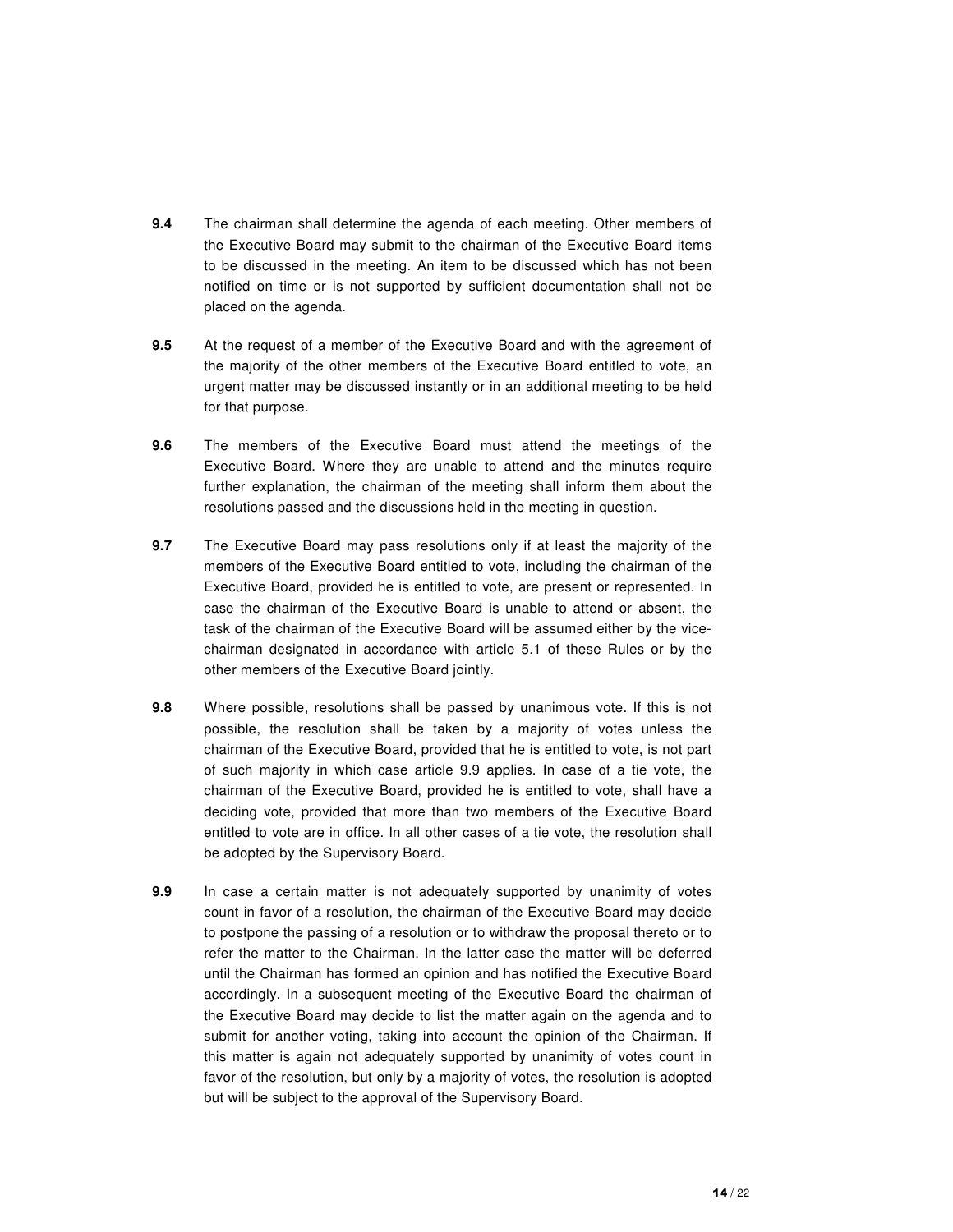- **9.10** The Executive Board may also adopt resolutions outside a meeting, provided that the motion in question has been submitted to all of its members entitled to vote, none of them has objected to this form of decision-making, and each of them has voted in favour of the resolution. The secretary of the meeting (generally, the Company Secretary) shall prepare and the chairman of the Executive Board shall sign a report of the resolution adopted in this manner, enclosing any written replies received. The adoption of resolutions outside a meeting must be reported to all members of the Executive Board.
- **9.11** Minutes of the Executive Board meeting will be prepared by the secretary of the meeting (generally, the Company Secretary). These minutes will generally be adopted at the next Executive Board meeting. If all members of the Executive Board entitled to vote agree on the contents of the minutes, the minutes may be adopted earlier. The minutes must be signed for adoption by the chairman and the secretary of the meeting concerned and shall be dispatched to all members of the Executive Board as soon as practically possible. The Company Secretary may sign and issue extracts of the adopted minutes.

### **10 APPROVAL RIGHTS**

- **10.1** The approval of the Supervisory Board and the General Meeting is required for resolutions of the Executive Board regarding a significant change of the identity or character of the Company or the business, including in any event:
	- (a) transfer of the business or virtually all of the business to a third party;
	- (b) entry into or termination of a long-term cooperation by the Company or a subsidiary with another legal entity or partnership or as a general partner with full liability in a limited or general partnership if such cooperation or the termination thereof is of far-reaching significance for the Company;
	- (c) acquisition or disposal by the Company or a subsidiary of a participation in the capital of another company the value of which equals at least one-third of the amount of the assets according to the consolidated balance sheet with explanatory notes attached to the Company's annual accounts as most recently adopted.
- **10.2** Without prejudice to the provisions of Dutch law, the Articles of Association and these Rules, the approval of the Supervisory Board will be required for the following resolutions:
	- (a) issuance of securities by the Company;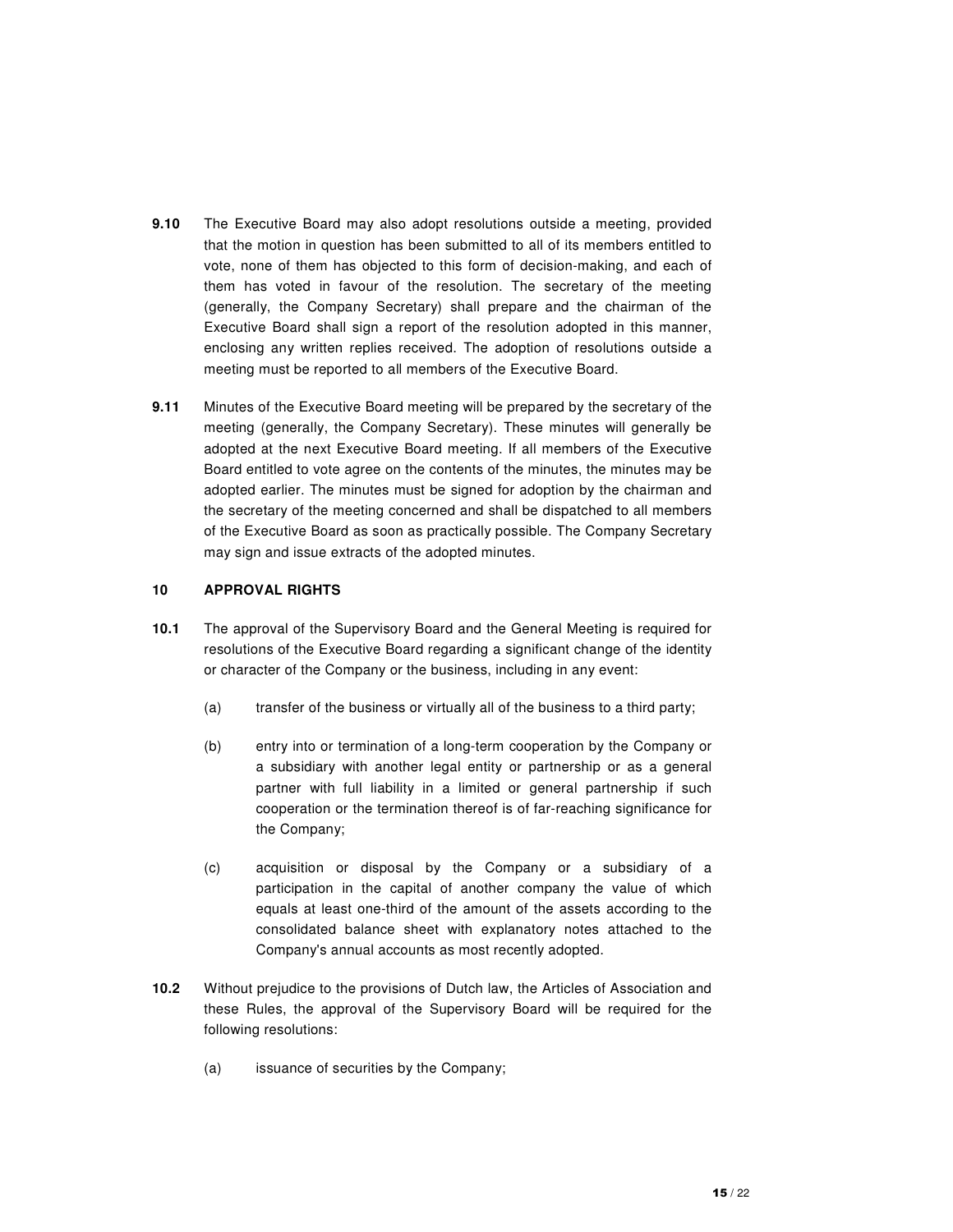- (b) issuance or withdrawal of depository shares representing beneficial ownership of shares in the Company;
- (c) application for quotation of said securities under (a) and (b) at any stock exchange respectively the discontinuation thereof;
- (d) the commencement or termination of a major long-lasting cooperation of the Company with another company;
- (e) an acquisition of a participation in another company with new activities;
- (f) an acquisition of a participation in another company with existing activities, to the extent the consideration thereof exceeds EUR 15 million, and the divestment or reduction of such participation to the extent the book value of such participation to be divested exceeds EUR 15 million;
- (g) capital expenditures regarding existing activities to the extent these are included in the Annual Budget and exceed an amount of EUR 20 million;
- (h) capital expenditures regarding existing activities to the extent these are not included in the Annual Budget and exceed an amount of EUR 10 million;
- (i) investments regarding new activities to the extent these exceed an amount of EUR 5 million;
- (j) the determination of the Annual Budget and subsequent deviations in excess of 10 percent;
- $(k)$  the annual review of the strategy;
- (l) the amending of the objectives of the Company;
- (m) the entering into of credit facilities and/or long term loan agreements or incurring of debt obligations of any kind or nature the principal amount of which exceeds EUR 50 million or, if the principal amount is less than EUR 50 million (a) impose a possibility of significant financial costs or penalties (in excess of market rate interest costs and standard fees) or (b) impose restrictions more burdensome than provisions in credit agreements previously approved by the Supervisory Board. The determination of policies in the areas of foreign exchange, interest rate coverage and the use of option instruments;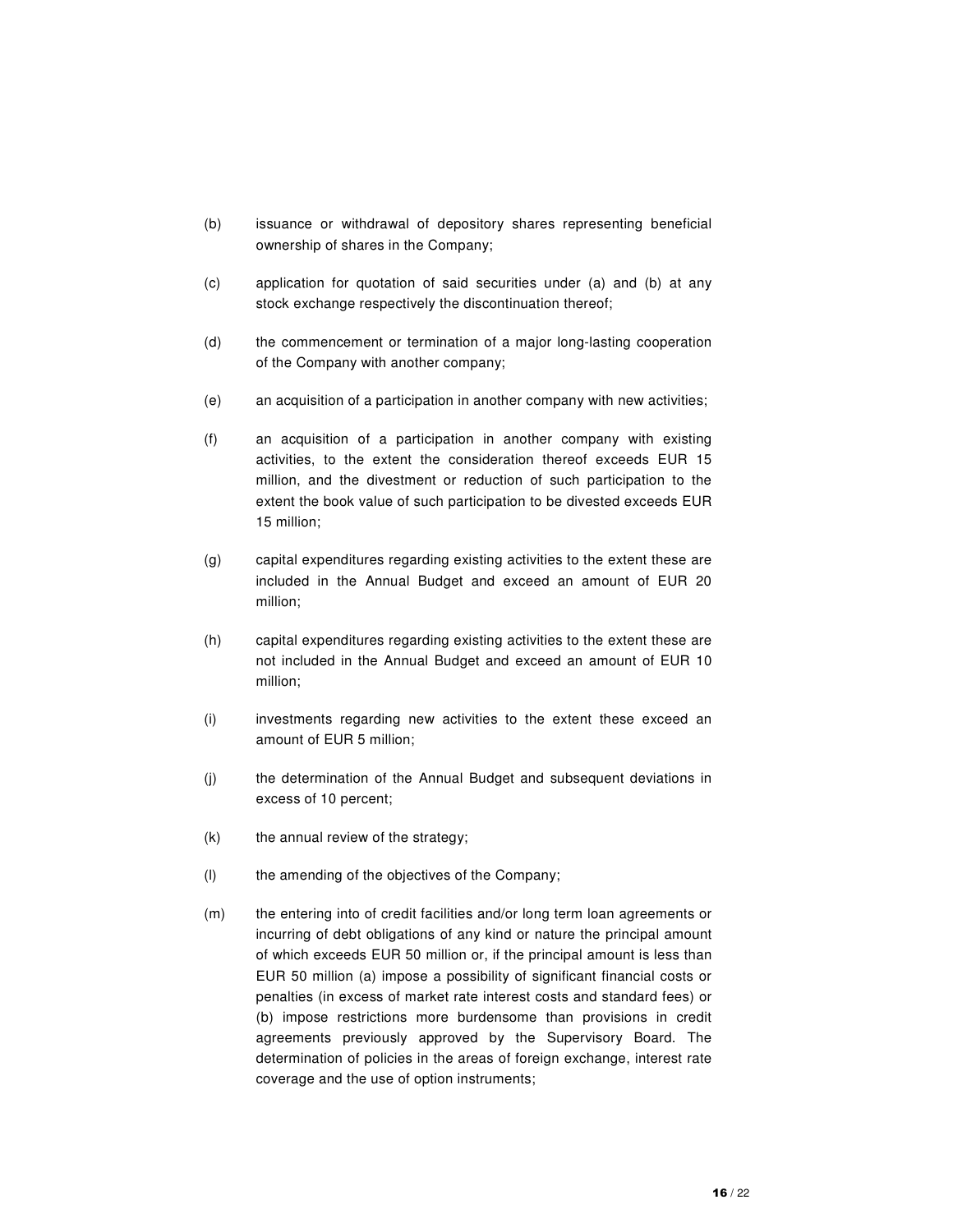- (n) the determination of the policy in currency management and the financial instruments to be used for that purpose;
- (o) managing the major changes in the existing organization of the Company, including the termination of employment of a sizeable number of employees;
- (p) any reduction of the issued capital of the Company;
- (q) any amendment of the Articles of Association, liquidating of the Company, legal merger or split-off;
- (r) any other matter specified as such by the Supervisory Board in a resolution and notified to the Executive Board.
- **10.3** The Supervisory Board may resolve that certain resolutions of the Executive Board will not be subject to the prior approval of the Supervisory Board if the financial interest in that resolution does not exceed a certain threshold amount or value determined by the Supervisory Board. The Supervisory Board shall promptly inform the Executive Board of any such resolution.

As to all resolutions to be passed by the boards of non-consolidated joint venture companies, for which commitments arise for such joint venture company in excess of EUR 20 million (in case of joint ventures of which 40 to 50 percent of the shares are (indirectly) held by the Company) respectively EUR 30 million (in case of joint ventures of which 25 to 40 percent of the shares are (indirectly) held by the Company, and which require the approval of the Company, either in its capacity of shareholder or having a representative at the board of said joint venture company, the Executive Board will undertake its best endeavors to notify the Supervisory Board amply in advance of the date the Company or its representative is supposed to decide thereon.

Likewise, the Executive Board will endeavor to notify the Supervisory Board amply in advance of the date the Company or its representative is supposed to decide on resolutions pertaining to the approval of the budget and such commitments (other than those stated above) and policy changes, to the extent these will have a major impact on the strategic direction of the joint venture company.

Should the Supervisory Board subsequently express the wish to be consulted on such proposed resolutions then the Chairman of the Supervisory Board shall inform the chairman of the Executive Board accordingly, whereupon the proposed resolution will be put on the agenda of either the first regular scheduled meeting or at a special meeting to be held by the Supervisory Board for that purpose (if necessary by phone).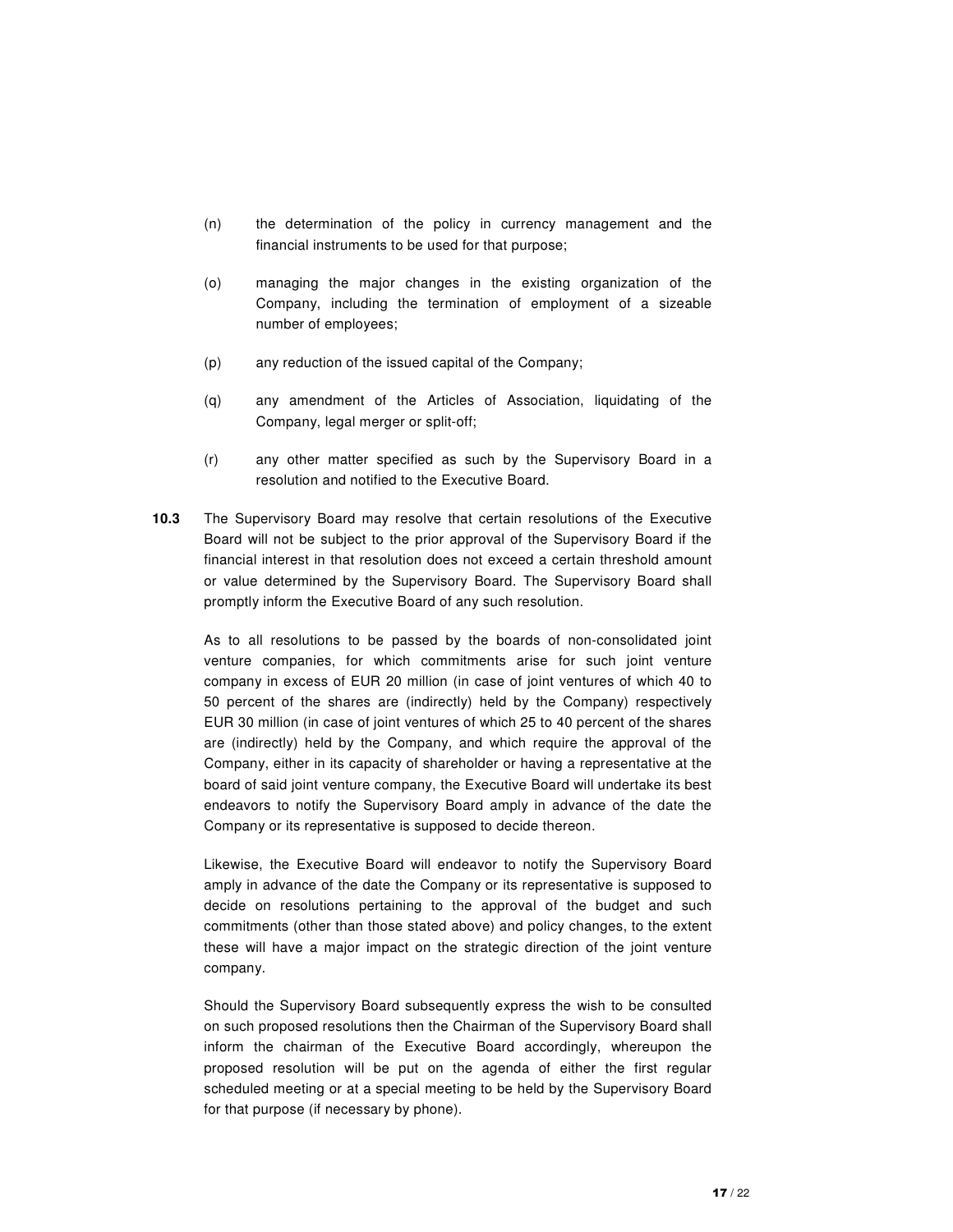The Executive Board will undertake its best endeavors to defer the passing of the resolution by the corporate body of the joint venture companies until after the meeting of the Supervisory Board referred to above.

# **11 CONFLICT OF INTEREST**

- **11.1** A member of the Executive Board shall not participate in the discussions and/or decision-making on a subject or transaction in relation to which it has been established in accordance with article 11.2 and article 11.3 of these Rules that he/she has a direct or indirect personal conflict of interest with the Company or another conflict of interest with the Company which entails that he/she shall not take part in any discussion or decision-making regarding that subject. Such transaction must be concluded on terms at least customary in the sector concerned. Resolutions to enter into such transaction must be approved by the Supervisory Board. The Chairman shall procure that transactions in respect of which members of the Executive Board have a conflict of interest will be stated in the Management Report while reference is made to the conflict of interest and a declaration is made that articles 11.1 and 11.2 of these Rules were complied with.
- **11.2** Each member of the Executive Board shall immediately report any (potential) conflict of interest concerning a member of the Executive Board to the Chairman and the other members of the Executive Board. The member of the Executive Board with such (potential) conflict of interest must provide the Chairman and the other members of the Executive Board with all information relevant to the conflict of interest.

The Supervisory Board will, without the presence of the member of the Executive Board concerned, determine whether a reported (potential) conflict of interest qualifies as a conflict of interest as meant in article 11.1 of these Rules. Before taking such decision, the Supervisory Board will hear the relevant member of the Executive Board after having shared all relevant information with the member of the Executive Board, to the extent necessary. The mere fact that a member of the Executive Board holds shares in the Company or is entitled to obtain shares in the Company, is in itself insufficient to determine that a conflict of interest exists to which article 11.1 of these Rules applies.

- **11.3** A (potential) conflict of interest in respect of a member of the Executive Board is deemed to exist if:
	- (s) he/she has a material personal financial interest in an entity that the Company intends to enter into a transaction with, which transaction is of material significance for him/her or the Company;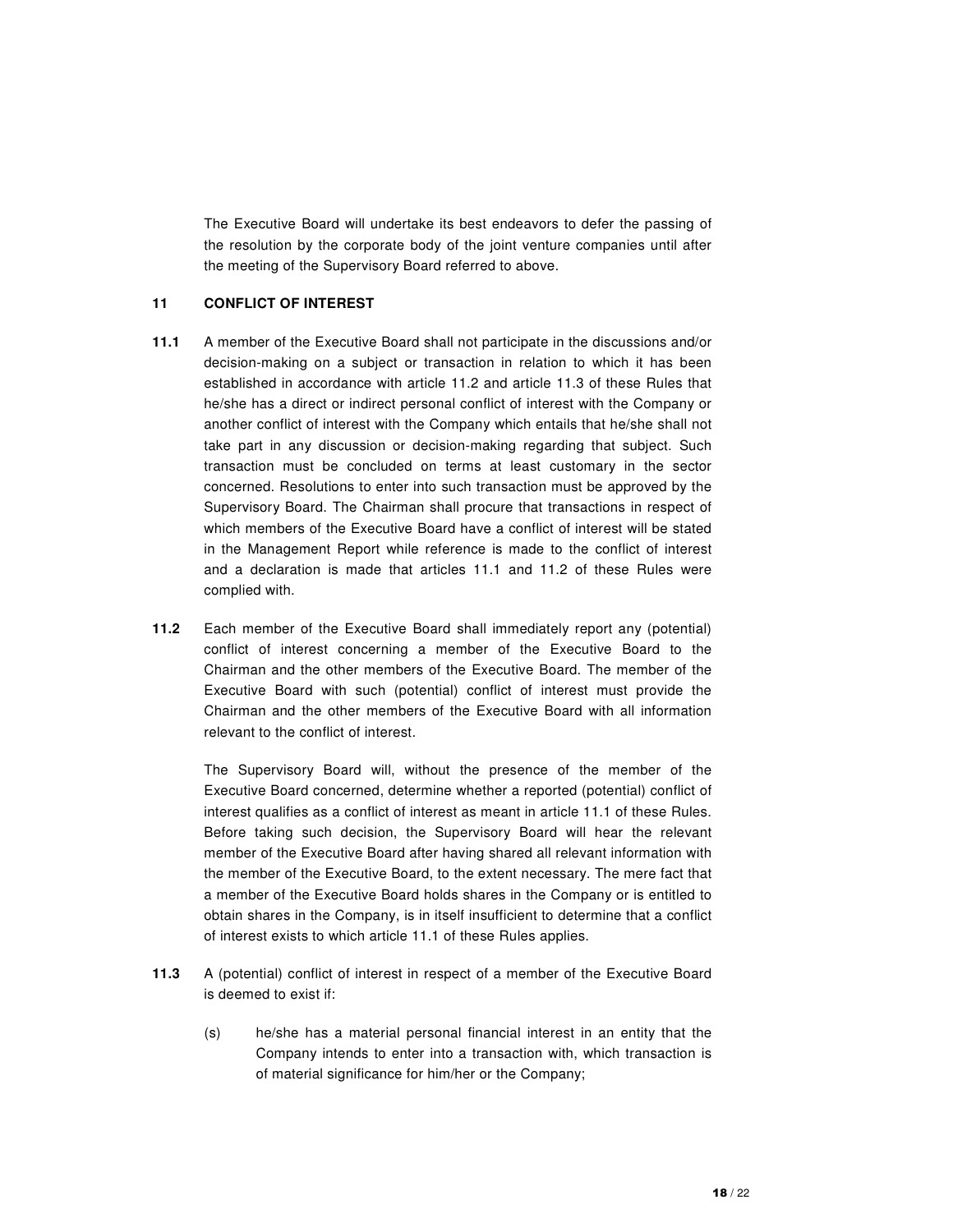- (t) he/she has a family law relationship (familierechtelijke verhouding) with a managing director of an entity that the Company intends to enter into a transaction with, which transaction is of material significance for the member of the Executive Board concerned, the Company, that managing director or that entity concerned; and
- (u) he/she holds a management or supervisory position in an entity that the Company intends to enter into a transaction with, which transaction is of material significance for him/her or the Company.

However, the Supervisory Board may determine that any of the above mentioned situations does not constitute a conflict of interest to which article 11.1 applies if other circumstances in its opinion so entail.

# **12 PREVENTED FROM ACTING OR VACANCY**

- **12.1** In case of absence or inability to act of a member of the Executive Board, his duties and powers shall be carried out by the other members of the Executive Board or another member designated by the Executive Board. In case of longterm absence, the Supervisory Board shall be notified of that designation.
- **12.2** If all members of the Executive Board are absent or prevented from acting, the Supervisory Board shall be temporarily in charge of the management; the Supervisory Board shall be authorized to designate a temporary member of the Executive Board from among its members.

# **13 COMPLAINTS, REPORTING OF IRREGULARITIES, WHISTLEBLOWER RULES**

- **13.1** The Executive Board shall ensure that complaints received by the Company regarding financial reporting, the internal risk management and control systems and the audit are properly received, recorded and handled.
- **13.2** The Executive Board shall arrange for Whistleblower Rules.
- **13.3** The Executive Board shall ensure that employees of the Company have the opportunity, without jeopardizing their legal position, to report and file complaints to the chairman of the Executive Board or to a person designated by him or in the case that it relates to the function of the members of the Executive Board to the Chairman with respect to alleged irregularities of a general, operational or financial nature.
- **13.4** Irregularities pertaining to the functioning of members of the Executive Board will be reported to the Chairman.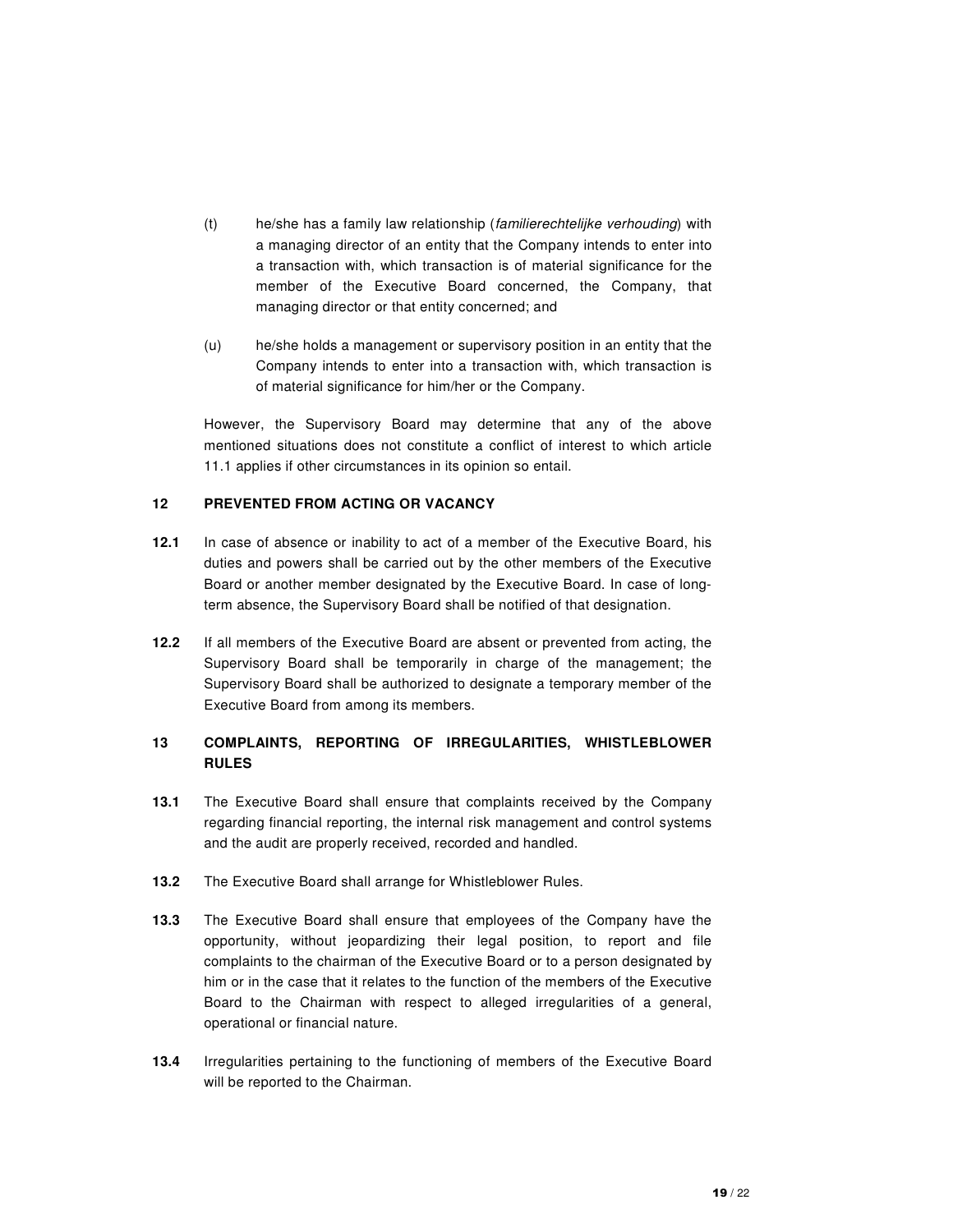**13.5** The Whistleblower Rules will be put on the Company's website as referred to in article 1.5 of these Rules.

# **14 RELATIONSHIP WITH THE SUPERVISORY BOARD; INFORMATION**

- **14.1** The Executive Board shall provide the Supervisory Board in a timely way with all information (if possible, in writing) on all facts and developments concerning the Company which the Supervisory Board may need to properly carry out its duties.
- **14.2** The Executive Board shall quarterly provide the Supervisory Board with a report prepared in a format as agreed from time to time and setting out detailed information and clarifications by the Executive Board on inter alia policies, finance maters, marketing, investments and staff.
- **14.3** The Executive Board shall ensure that the Supervisory Board is involved closely and in a timely way in the takeover process, if a takeover bid for the shares in the Company is being prepared. If a takeover bid on the Company is announced or made and the Executive Board receives a request from a third competing bidder to peruse the Company's details then the Executive Board will discuss this request with the Supervisory Board without delay.
- **14.4** If the Supervisory Board so requests, the Executive Board shall issue an annual declaration that to the best of its knowledge it has provided the Supervisory Board with all relevant information required for the due performance of its duties.

### **15 RELATIONSHIP WITH THE SHAREHOLDERS; INFORMATION**

- **15.1** In accordance with the Articles of Association, the General Meeting may be convened at the request of either the Supervisory Board or the Executive Board. The body convening the meeting shall ensure that it is held in due time and that the shareholders are informed by means of a shareholders circular of all facts and circumstances relevant to the item(s) on the agenda. The shareholders circular will be placed on the website of the Company, referred to in article 1.5 of these Rules. Furthermore, the person or persons convening the meeting will also ensure that the agenda specifies which items are to be discussed and which items are to be put to a vote.
- **15.2** The members of the Executive Board shall attend the General Meetings, unless they are prevented from attending on serious grounds or the General Meeting has expressed the wish to meet without the presence of the Executive Board or one or more of its members.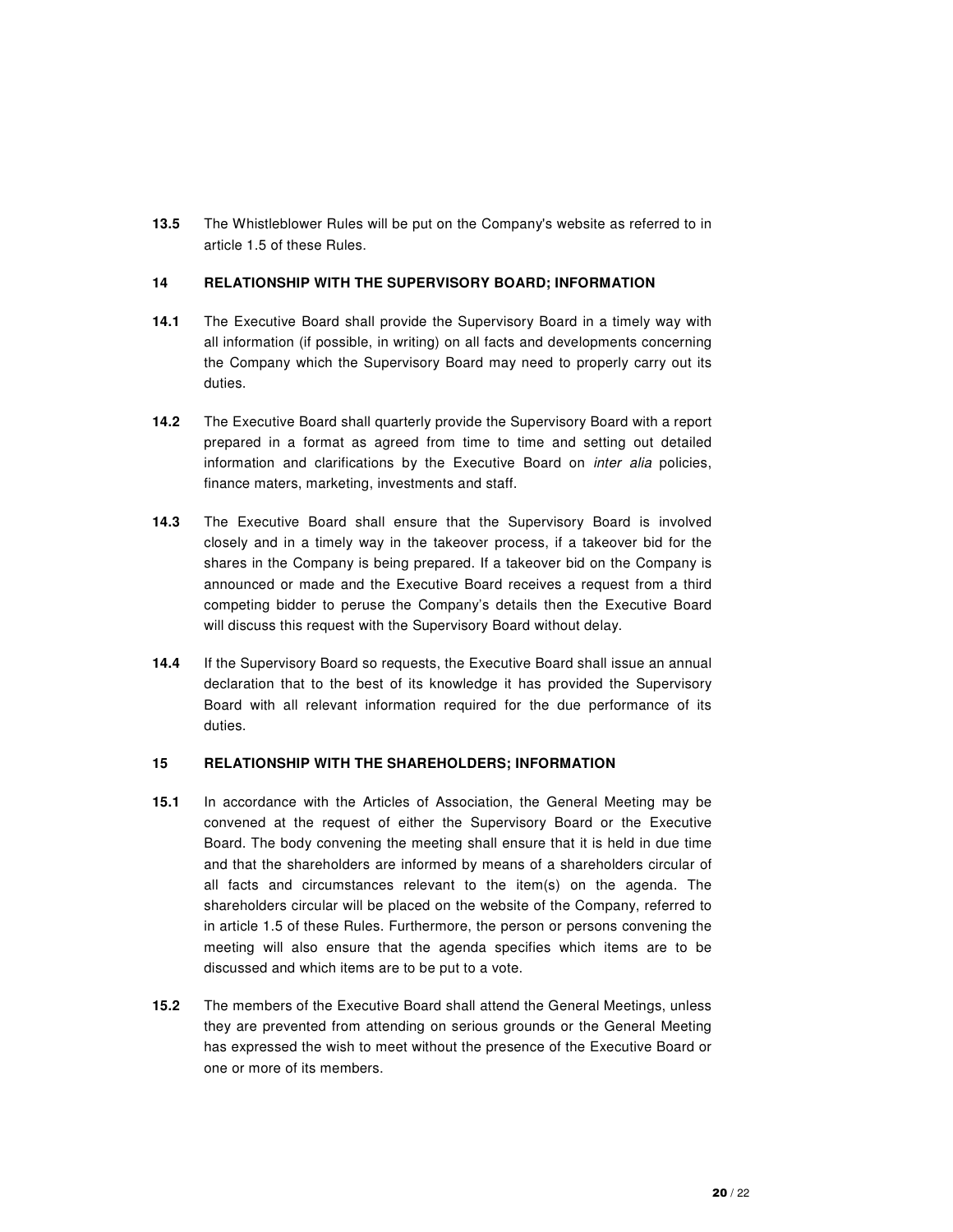- **15.3** The Executive Board shall provide the General Meeting with any information it may require, unless important interests (*zwaarwegende belangen*) of the Company or any law, rules or regulations applicable to the Company prevent it from doing so. The Executive Board shall specify the reasons for invoking such important interests.
- **15.4** The Executive Board shall treat shareholders who are in similar circumstances in the same way when it comes to the provision of information. The Executive Board shall draw up the outline of a policy regarding bilateral contacts with shareholders and will publish this on the Company's website as referred to in article 1.5 of these Rules.
- **15.5** The Executive Board and the Supervisory Board are responsible for the Company's corporate governance structure and will account for this to the General Meeting and fully justify any departure from the provisions. The outline of the corporate governance structure will be set out each year in a separate section of the Management Report. That section will also state the extent to which the Company is complying with the "best practice" provisions of the Code, and where it is not, state the reason for this and the extent to which it is departing from them.
- **15.6** Each significant change to the Company's corporate governance structure and to the compliance with the Code shall be submitted to the General Meeting as a separate agenda item.
- **15.7** The Executive Board gives shareholders entitled to vote the option of providing an independent third party with proxies and/or voting instructions for a General Meeting.

## **16 RELATIONSHIP WITH THE WORKS COUNCIL**

The Executive Board acknowledges a covenant entered into between the Company, Vopak Nederland B.V. and the Central Works Council of Vopak Nederland B.V. on June 10, 2002. Proposals of the Executive Board requiring the prior approval of the Supervisory Board and an advice or approval of the Central Works Council or another works council pursuant to said covenant, must first be approved by the Supervisory Board. If granted, this approval shall be deemed to have been given subject to a positive or neutral advice or approval, as the case may be, by such works council.

### **17 CONFIDENTIALITY**

Members of the Executive Board shall treat all information and documentation with the necessary discretion and integrity and, in the case of classified information, with the appropriate secrecy. Current and former members of the